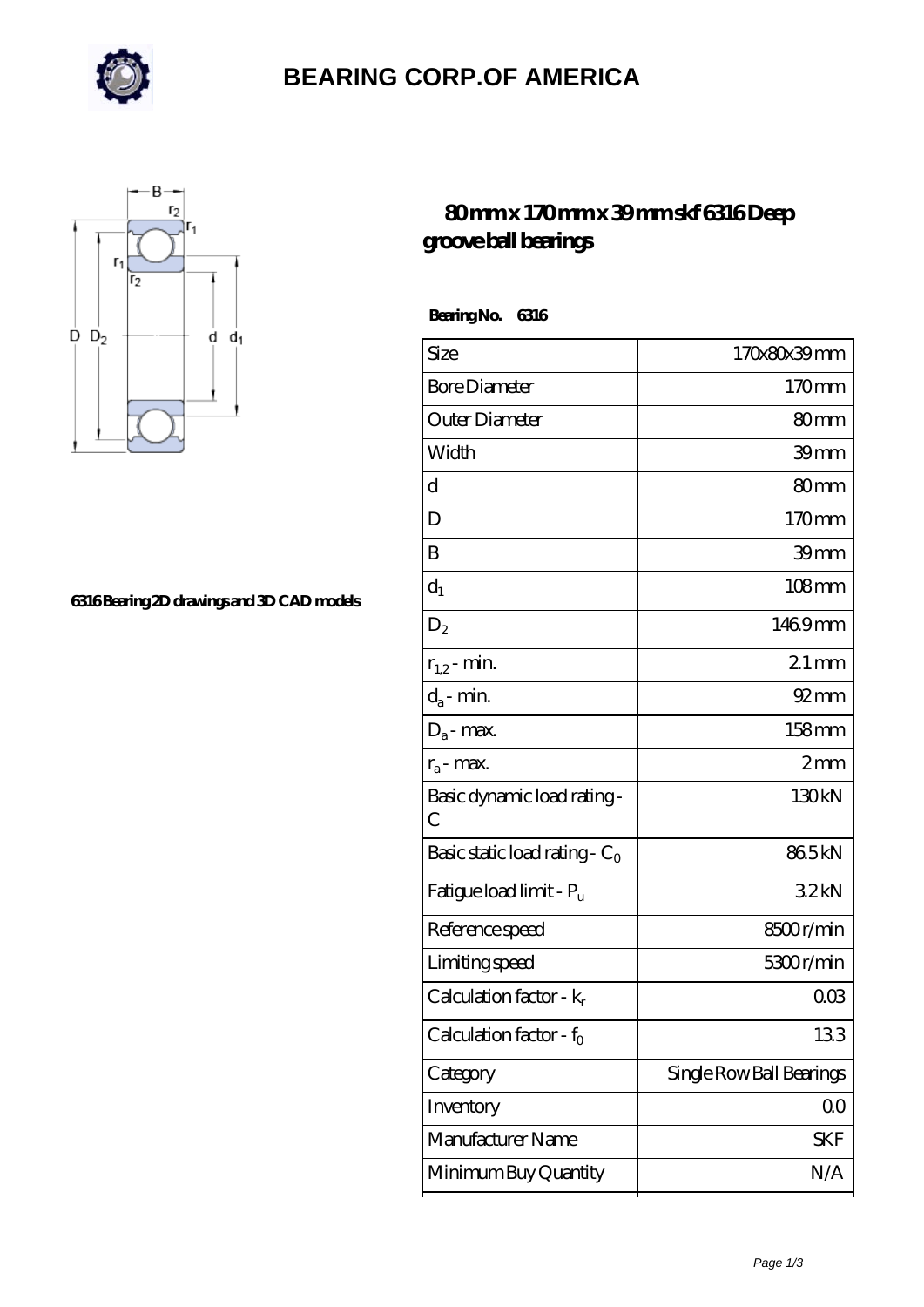

## **[BEARING CORP.OF AMERICA](https://m.richiecusick.com)**

| Weight /Kilogram                          | 366                                                                                                                                                                           |
|-------------------------------------------|-------------------------------------------------------------------------------------------------------------------------------------------------------------------------------|
| Product Group                             | <b>BOO308</b>                                                                                                                                                                 |
| Enclosure                                 | Open                                                                                                                                                                          |
| Precision Class                           | ABEC 1   ISO PO                                                                                                                                                               |
| Maximum Capacity / Filling<br><b>Slot</b> | No                                                                                                                                                                            |
| Rolling Element                           | <b>Ball Bearing</b>                                                                                                                                                           |
| Snap Ring                                 | No                                                                                                                                                                            |
| <b>Internal Special Features</b>          | No                                                                                                                                                                            |
| Cage Material                             | Steel                                                                                                                                                                         |
| Internal Clearance                        | CO-Medium                                                                                                                                                                     |
| Inch - Metric                             | Metric                                                                                                                                                                        |
| Long Description                          | 80MM Bore; 170MM<br>Outside Diameter; 39MM<br>Outer Race Diameter:<br>Open; Ball Bearing; ABEC 1<br>ISO PO, No Filling Slot; No<br>Snap Ring, No Internal<br>Special Features |
| Category                                  | Single Row Ball Bearing                                                                                                                                                       |
| <b>UNSPSC</b>                             | 31171504                                                                                                                                                                      |
| Harmonized Tariff Code                    | 8482105068                                                                                                                                                                    |
| Noun                                      | Bearing                                                                                                                                                                       |
| <b>Keyword String</b>                     | Ball                                                                                                                                                                          |
| Manufacturer URL                          | http://www.skf.com                                                                                                                                                            |
| Manufacturer Item Number                  | 6316                                                                                                                                                                          |
| Weight / LBS                              | 807                                                                                                                                                                           |
| Outer Race Width                          | 1.535 Inch   39 Millimeter                                                                                                                                                    |
| Outside Diameter                          | 6693Inch   170Millimeter                                                                                                                                                      |
| Bore                                      | 315Inch   80Millimeter                                                                                                                                                        |
| $d_1$                                     | $108$ mm                                                                                                                                                                      |
| $D_2$                                     | 1469mm                                                                                                                                                                        |
| $r_{1,2}$ min.                            | $21 \,\mathrm{mm}$                                                                                                                                                            |
| $d_a$ min.                                | $92 \text{mm}$                                                                                                                                                                |
|                                           |                                                                                                                                                                               |